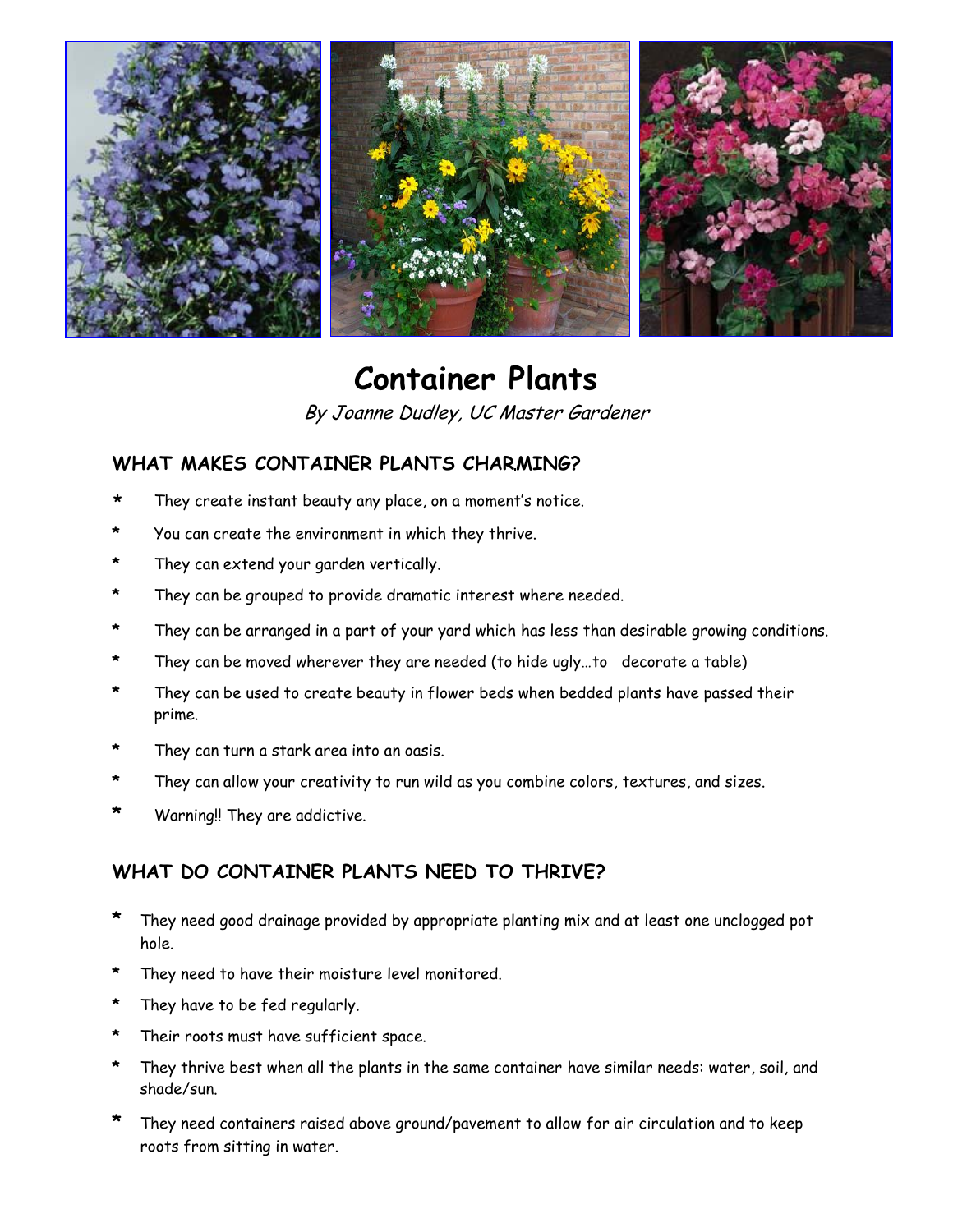## **10 Favorite Container Plants**

Presented by Joanne Dudley, UC Master Gardener of Tulare & Kings



## **Alyssum** *Brassicaceae*

This fragrant garden favorite produces masses of blooms. It grows into a four inch high carpet of flowers which spill over the edges of the container with white to lavender blooms. It grows in sun to light shade and requires moderate water. It attracts butterflies.



## **Lobelia** *Campanulaceae*

Annual lobelias are low plants which add magic to hanging baskets and containers with their deep blue flowers. Lobelia like rich soil, regular water and need some shade in hot climates.



#### **Calibrachoa, Million Bells** *Solanaceae*

This is a petunia relative with smaller leaves and flowers. Plants are self cleaning. Blooms are produced all season and cascade over baskets and containers. They come in a variety of luscious flower colors and like full sun and regular water.



#### **Impatiens** *Balsaminaceae*

These are graceful plants that will brighten the shady spots in the garden. They perform well in baskets and containers and keep on blooming from spring until first frosts of late fall. They come in a variety of lovely colors and need moderate water.



## **Ivy Geranium** *Geraniaceae*

Ivy geraniums come in a variety of colors and trail over their containers. In hot climates, they like some afternoon shade. Geraniums appreciate a moist, welldrained soil.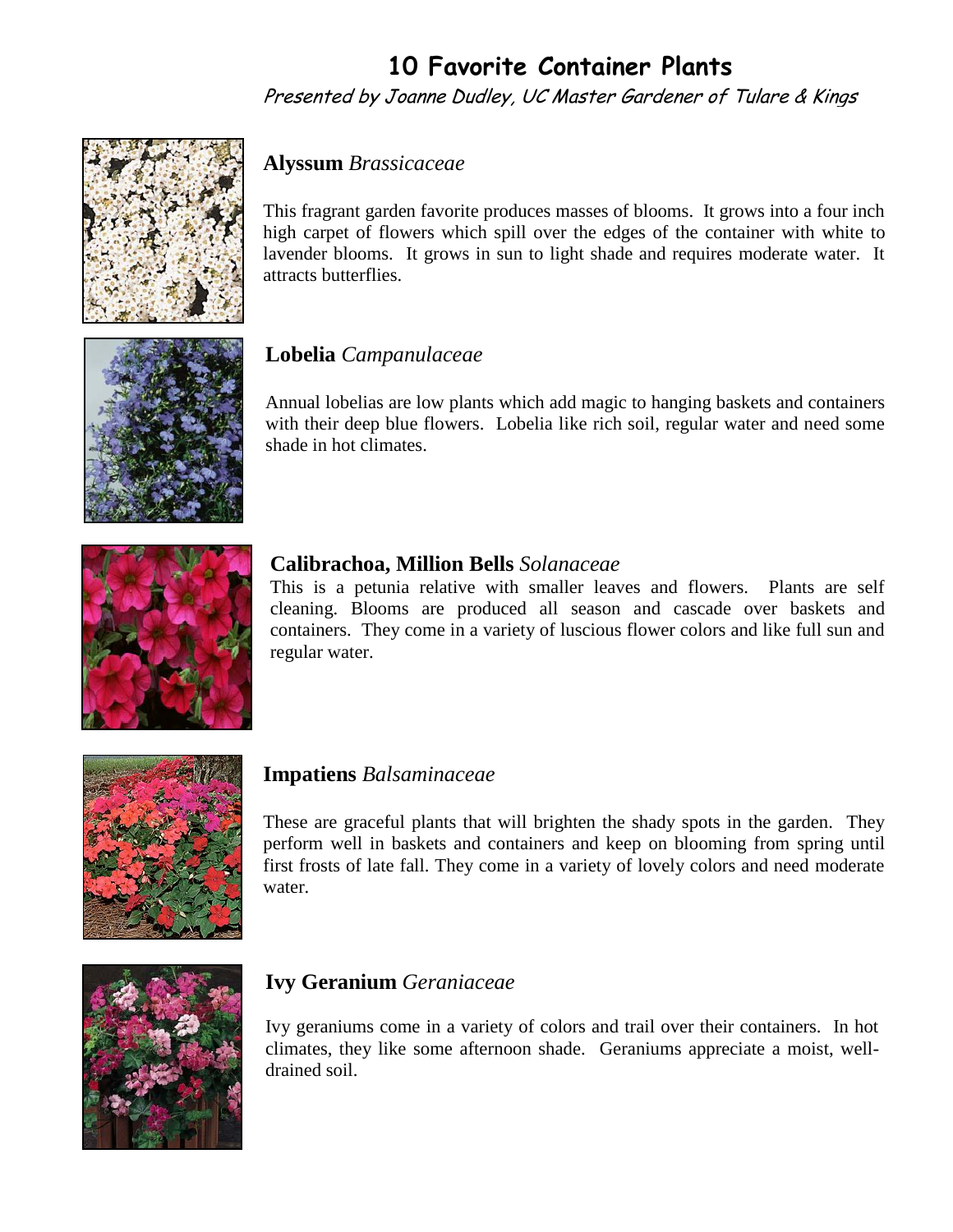

## **Sutera (Bacopa)** *Scrophulariaceae*

Bacopa is a great plant for hanging baskets and containers. It is an excellent filler in mixed plantings. Bacopa blooms from spring until frost and prefers rich, well-drained soil. It has small white compact blooms which attract butterflies.



#### **Verbena** *Verbenaceae*

Verbena thrives in hot climates in sunny locations. It is at home in hanging baskets and other containers. Its tubular flowers come in reds, purples, white and pink and attract butterflies. It requires well drained soil and light to moderate water.



#### **Dahlias** *Asteraceae*

Small compact dahlias perform well in containers. Their bright colors liven up any container and work well alone or in combination plantings. In hot climates, dahlias benefit from light shade.



#### **Begonias** *Begoniaceae*

The delicate begonia flower comes in many shades of pink and also white. These delicate flowers bring beauty to any basket or container from spring and into the fall if provided with some shade. They like rich, porous moist soil, making them perfect container plants.



#### **Lantana** *Verbenaceae*

Lantana is a fast growing evergreen that blooms from April until late fall. It comes in a variety of colors and thrives in our hot, sunny weather. It likes to be pruned hard in spring and requires little to moderate water. It attracts hummingbirds and butterflies. Lantana looks great spilling out of baskets and planters.